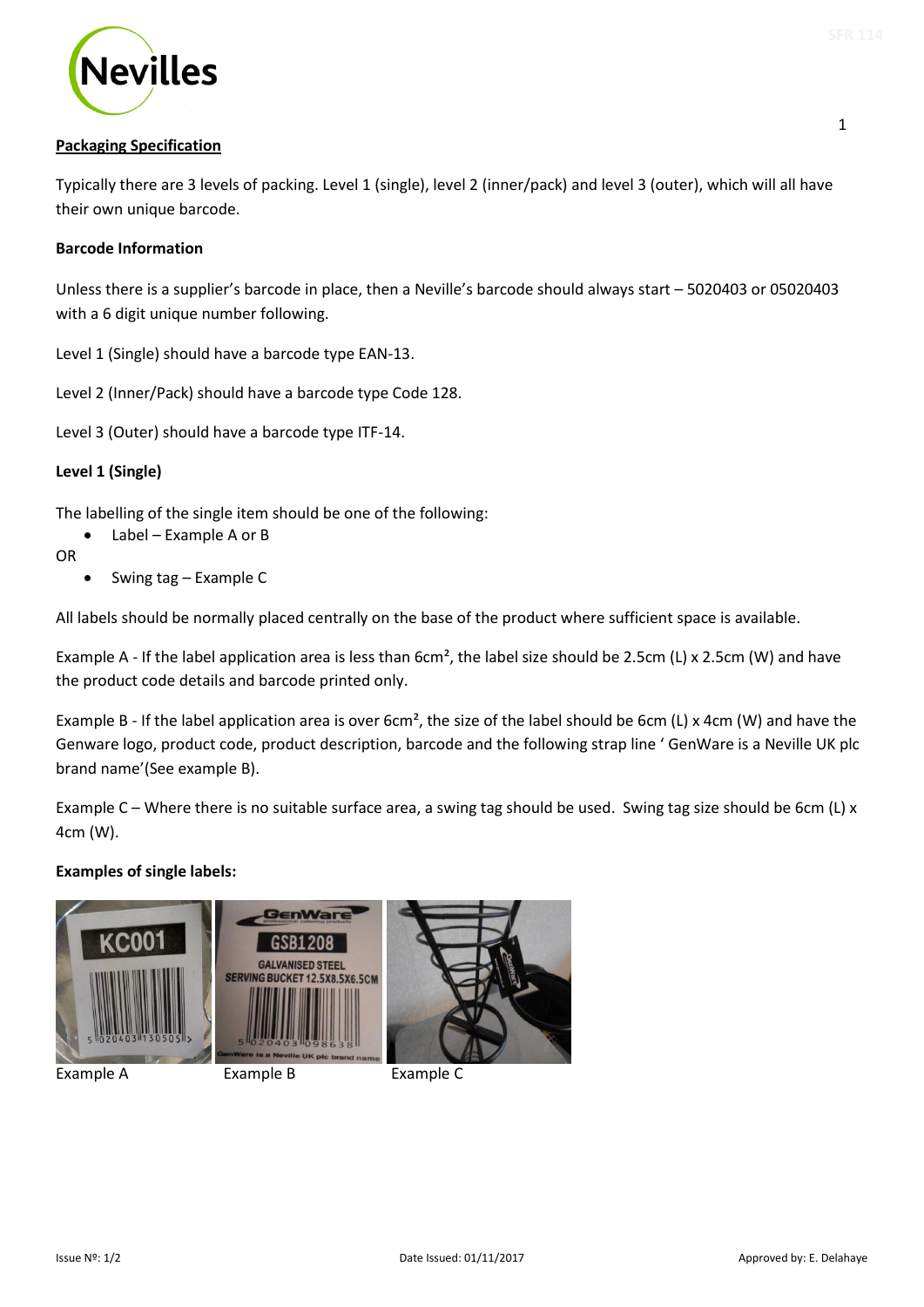

The inner/pack should have the following details:

- **•** Genware Logo
- Product Code
- Description
- Qty
- Barcode

The above information should be on 3 sides – on both long sides and one on the short side.

There are two methods for this, either a pre-printed carton or a printed label.

The application rules are:

- Pre-printed cartons need to have the print centralised on both long sides and one short side. Application area under 20cm², the size of the print should be 10cm (L) x 8cm (W). Application area over 20cm², the size of the print should be 14cm (L) x 12cm (W). OR
- Printed labels need to be positioned in the top left-hand corner, on both long sides and one short side. Application area under 20cm<sup>2</sup>, the size of the label should be 6cm (L) x 4cm (W). Application area over 20cm², the size of the label should be 10cm (L) x 8cm (W).



Pre-printed examples



Label examples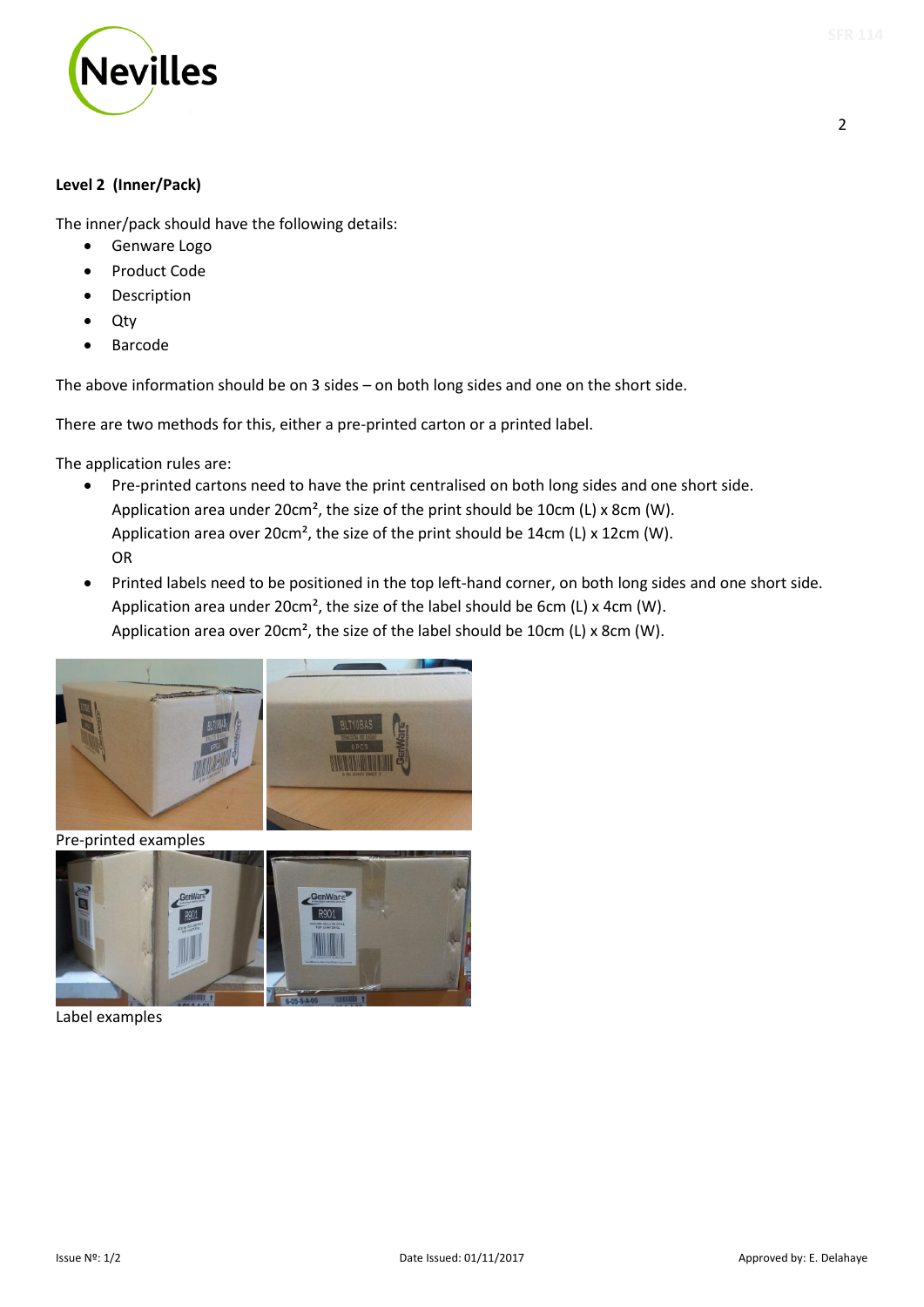

The outer carton should have the following details:

- Genware Logo
- Product Code
- Description
- Qty
- Barcode

The above information should be on 3 sides – on both long sides and on one short side.

There are two methods for this, either a pre-printed carton or printed label.

The application rules are:

- Pre-printed carton needs to have the print centralised on both long sides and one short side. Application area under 40cm², the size of the print should be 14cm (L) x 12cm (W). Application area over 40cm², the size of the print should be 26cm (L) x 24cm (W). OR
- Printed labels need to be positioned in the top left-hand corner, on both long sides and one short side. The size of the label should be 14cm (L) x 12cm (W).

On the remaining short side, the following information should be applied centrally:

- PO No
- GW
- NW
- Measurements
- NUK Erith

The application rules are as above.



Label examples